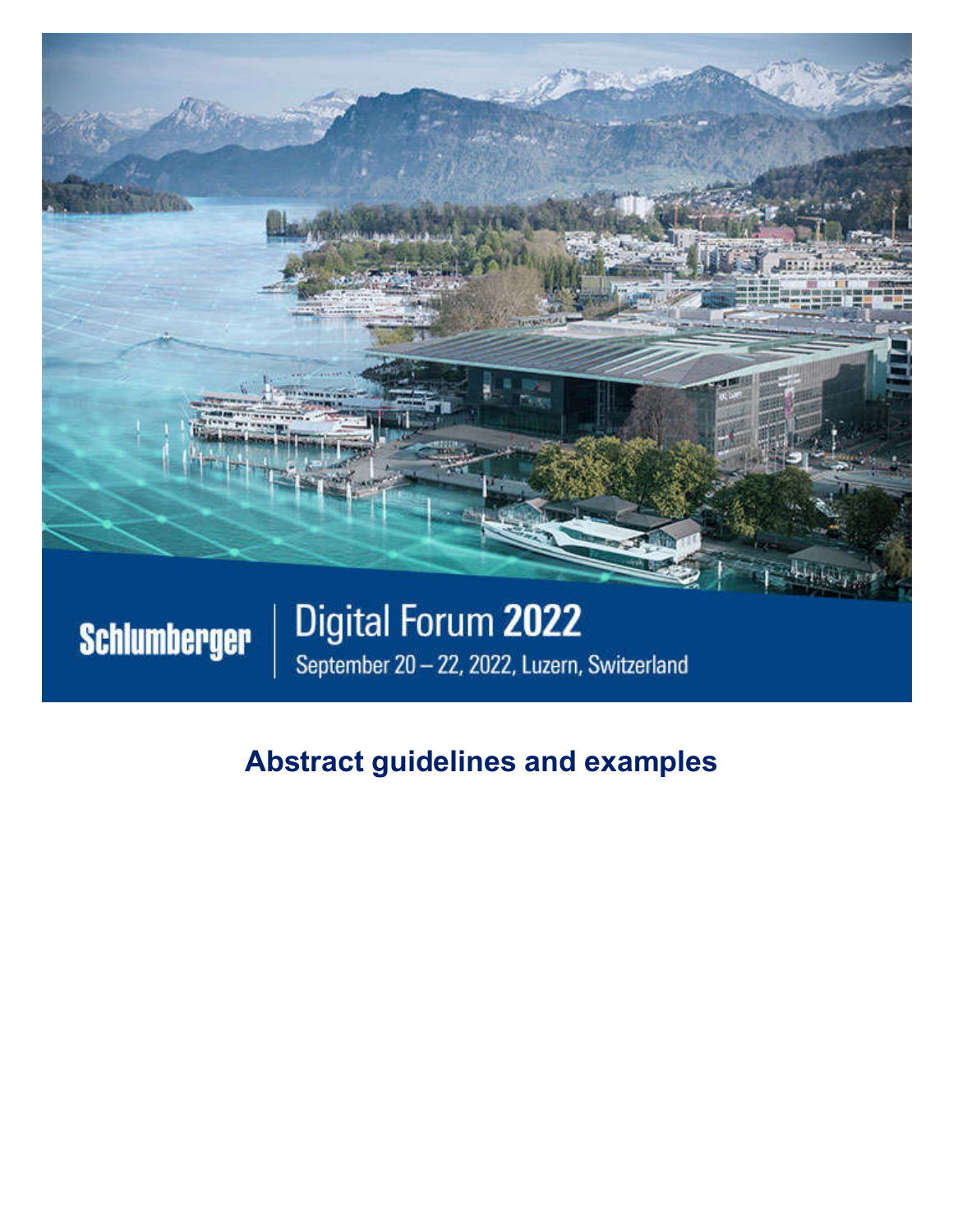#### **Guidelines**

The technical tracks at the Forum will cover the following themes:

- Application of digital solutions for solving challenges across any aspect of the energy life cycle—from planning to execution in subsurface, drilling, production, facilities and energy transition.
- Innovative approaches to AI, data management, analytics, and digital twins that have resulted in clear business value once deployed.

Abstracts are due **by April 29, 2022.** Early entry is particularly important to ensure that committee members have ample time to review all submissions.

#### **Abstract content**

Abstracts should be written in English and run to a maximum of 500 words. Below is a short guide on the content required to compose a strong summary:

- The location of the study area, asset, project, or program
- The challenges and/or business drivers addressed
- The approach and any innovative workflows, solutions or methodologies used
- The results and insights gained
- Any subsequent results since the project was undertaken
- Closing remarks with recommendations that can be shared with peers

**Abstracts should be submitted by the customer presenting at the Forum, please do not use an internal Schlumberger email address.** Please do not include the title or author names in the body of the abstract, these will be requested separately through the submission system.

#### **What are the benefits of submitting a paper proposal?**

- One Courtesy registration to the Schlumberger Digital Forum if your paper is accepted
- Ability to share your expertise with more than 1,000 industry leaders, scientists, and engineers from across the industry at the event
- Access to a unique opportunity to network with an exclusive group of peers and play your part in shaping our industry's future.

### Schlumberger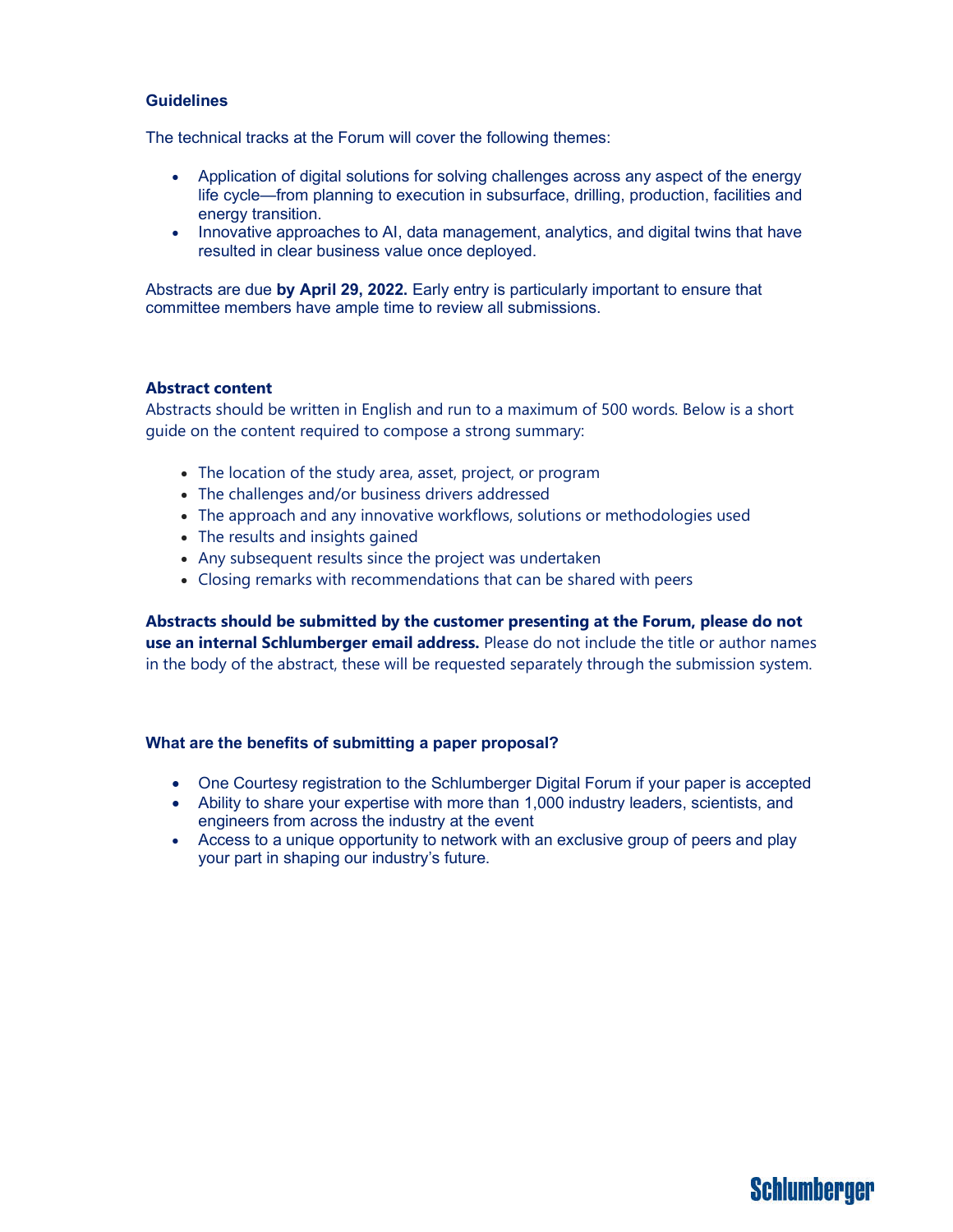#### **Abstract examples**

#### *First Cloud Native Collaborative Well Construction Planning Using Big-Data From Offset Wells to Maximize Results*

As part of OMV digitalization program, well construction workflows and processes have been revised to ensure full coherency of the plan but through the connection to operational practices and experiences during the planning phase. The impact is improved quality drilling programs delivered collaboratively and more efficiently.

An important aspect of the planning process is to consume the offset well data available in the most efficient way, however this is not always an easy task for drilling engineers who normally perform this task manually. Moreover, the interoperability of the different engineering tasks is critical to maintain coherency all along the process. A new approach is presented where digitally connected solutions and processes, minimize the engineer effort towards data search, handling and loading to complete all engineering activities. Project orchestration adds further to project standards and efficiency.

Case studies will be used to present the advantages of using a cloud native collaborative solution, including the seamless capacity to manage design change validation, reducing the iterative process that currently exist using traditional solutions. The transfer of offset well data from the daily operations reporting system will be presented, providing a major step forward in democratizing the knowledge across the planning team and ultimately reducing the risk associated with specific operational learning.

By reducing the manual data handling between different teams and data sources, in addition to automation of several engineering calculations, the level of data coherency is elevated while significantly reducing the total man-effort required to complete a well plan. Company standards are easily enforced from top-down templates and corporate tasks, and the project orchestration provides with the real-time overview of the planning process.

This paper will review the transformation of the OMV well construction planning process and workflow and the implementation of DrillPlan, a cloud native collaborative solution in the context of planning several wells using a multi-domain and multi-location approach. Lessons learnt from use of the solution and performance benchmarking for the planning process will also be discussed.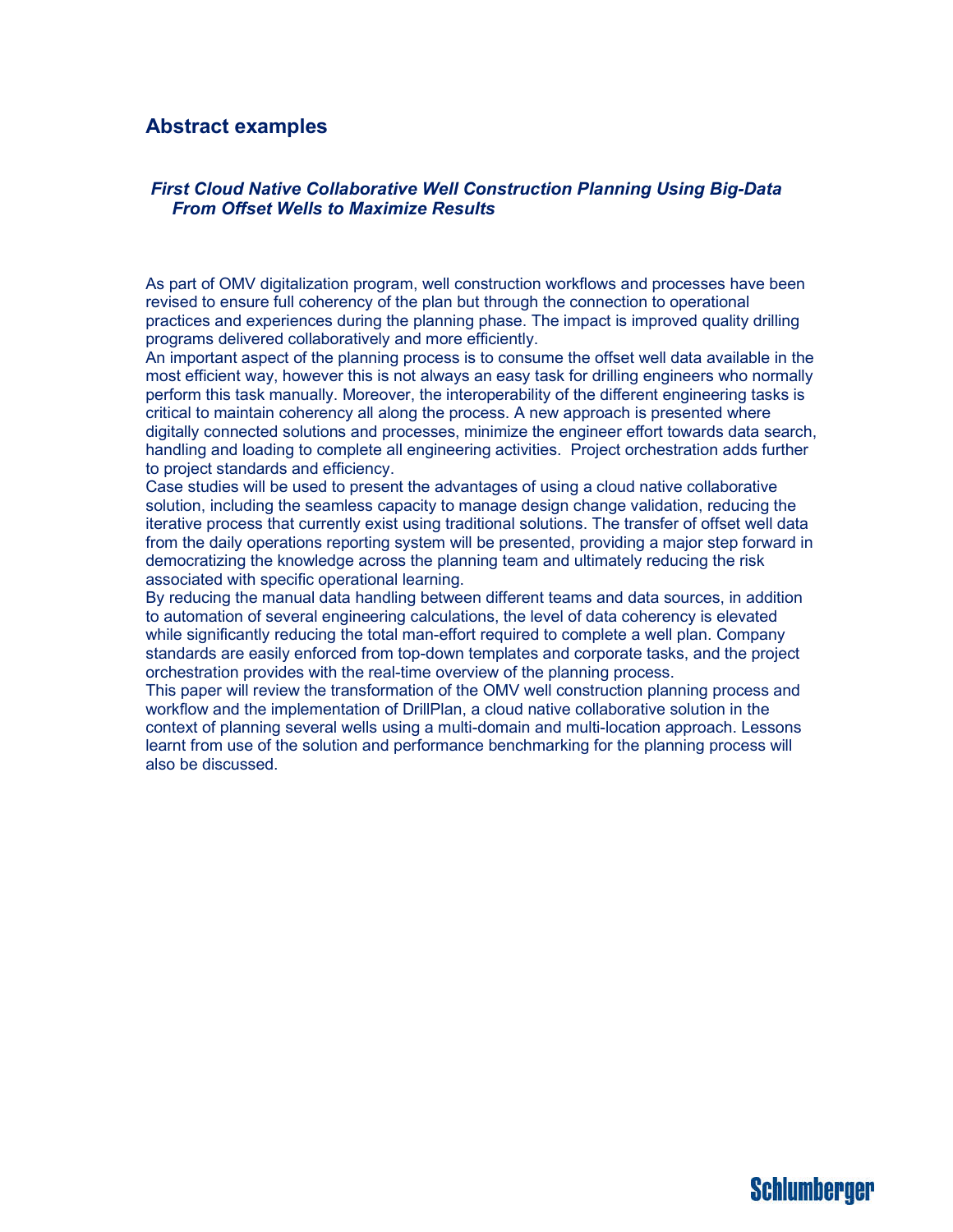#### *Digital Field Development Planning – A collaboration between technology & process to enable fast & efficient field development planning*

Field Development is the most capital-intensive part of the entire E&P lifecycle. It is a multiyear, capital intensive process to get to first production; there is no production revenue to offset expenditure in this phase of the E&P lifecycle. Many oil & gas projects during the development stage suffer material cost over runs and delays. The challenge is to create an environment to allow E&P companies to efficiently optimize their FDP process and align with technology that enables integration & collaboration between the different E&P domains. The environment should be agile to allow the team to quickly react to changing circumstances as well as providing in-depth understanding of the risks and uncertainties involved. PETRONAS has a large portfolio of domestic and international oil & gas assets, and is one of the leading NOCs (National Oil Company's) in the world. With the ongoing recession in the market and depression of oil prices, it is even more important to fast track field development planning, while understanding the risk across domains, and recognizing value from investments in line with the initial plans. All FDPs in PETRONAS are governed by a standardized process called UPMS (Upstream Project Maturation System) that manages the stage gate maturation & tracking of development projects from feasibility to abandonment. PETRONAS has embarked upon an initiative to explore solutions that would enrich their existing FDP processes & tools to provide integration, and generate efficiencies across multidiscipline E&P workflows and systems. A key objective is to also partner with a technology that leverages capabilities enabled by a Digital Cloud based solution. One of the solutions that PETRONAS has recently pilot tested is FDPlan - Schlumberger's latest DELFI Native Digital Planning Application. Some of the key benefits provided and challenges address by FDPlan are as follows:

Project Orchestration: Building FDPs using multi discipline inputs & sensitivities Managing & Framing: Capturing an Opportunity Framework and Concept Decision Options Multiple Scenario Evaluation: Generating & evaluating several development options Open Platform: Seamless connectivity & integration with other systems Process Automation: Connect Technical Domain Inputs to Value Based Decision Making Data Discovery & Benchmarks: Underpinned by Insights, Optimization & Advisory Analytics: Enable powerful business intelligence & analytics reporting capabilities Project Maturation Dashboard: Alignment with the UPMS process and management systems Future Scalability: Expansion to Exploration, Drilling, Facility & Business Planning Workflows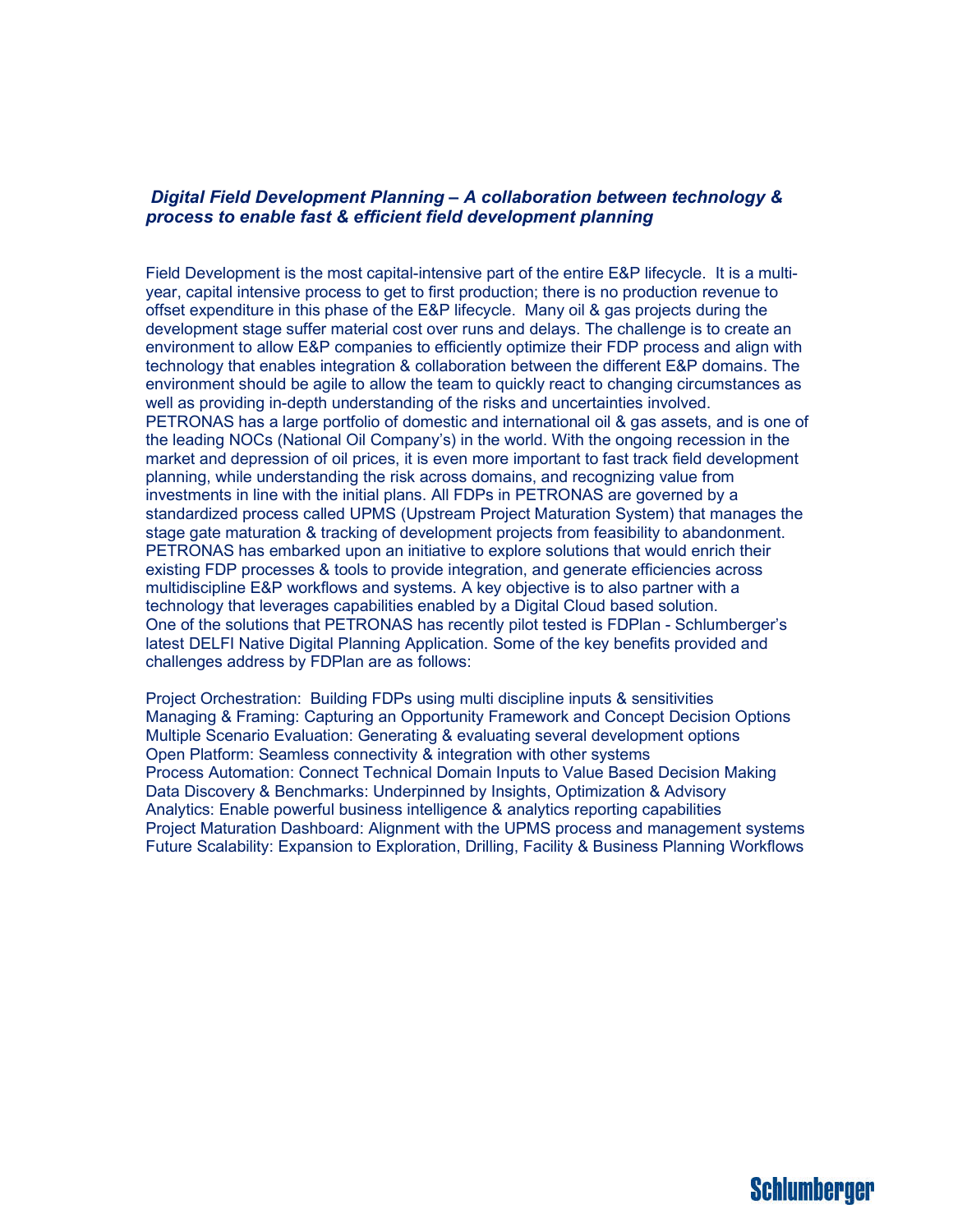#### *DELFI evaluation: Learnings and Next Steps*

Chevron has almost completed a corporate deployment of Petrel for interpretation and earth modeling users. We continue to assess workflow improvements leveraging new digital and cloud capabilities to provide improvements in value. Chevron's Energy Technology Company (ETC) is working with Schlumberger (and on the behalf of our Business Units) to manage a multi-disciplinary evaluation of Schlumberger's new DELFI ecosystem. The DELFI Cognitive E&P Environment is a full SaaS (Software as a Service) solution that will remove barriers that exist between disciplines and domains. It will improve integration and collaboration between the disciplines that will in turn generate new opportunities, revolutionize performance, and enable step-changes in efficiency and effectiveness. Chevron's evaluation is targeted at both understanding the current (and future) DELFI foundation and the value propositions for Chevron: how new capabilities will improve day-today work and help us make better informed decisions.

Chevron's evaluation team has written 26 different proof of concepts (POCs) that aim at testing very specific technical and workflow aspects of the solution. Three ETC departments are involved in the POC evaluations: Earth Science, Reservoir Performance & Engineering, and Technical Computing. The POCs are split into 4 "swim lanes": 1- Existing DELFI native functionality (machine learning, drilling, and reservoir engineering and simulation); 2- DELFI "ecosystem" (data ecosystem, data movement between Chevron and DELFI, data storage, APIs, and data QC); 3- "Lift and shift" cloud functionalities (running Petrel, TechLog, and INTERSECT in a cloud environment); and 4-DELFI collaborations. General information from these evaluations will be shared.

## **Schlumberger**